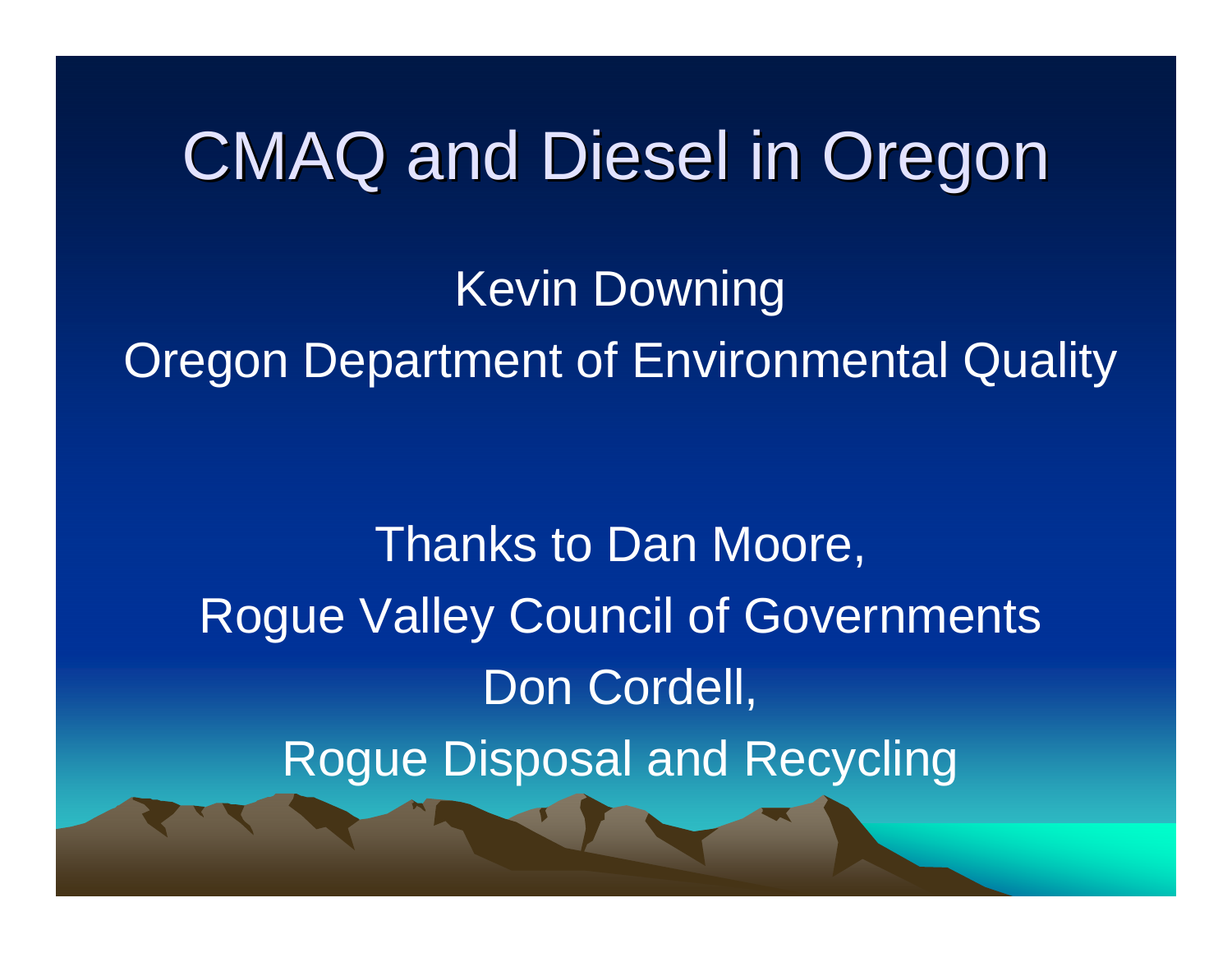# Rogue Disposal & Recycling Diesel Retrofit Project

# **Public Private Sector Working Together to Reduce Diesel Emissions**

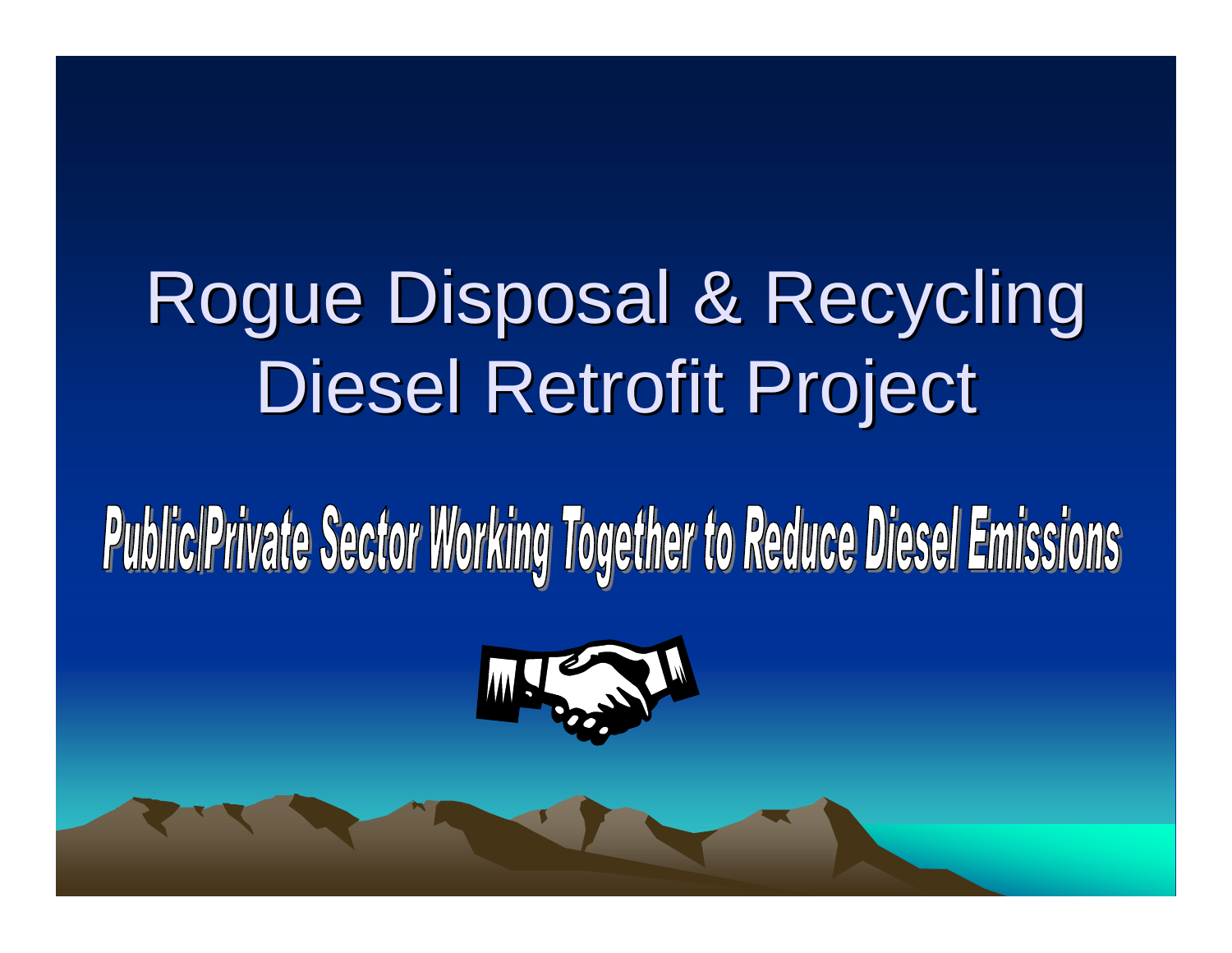# Rogue Valley Air Quality Issues

**Fayle Point** 

**Phoenix** 

- **Contral Point**
- **Jacksomille**
- *Party Services Committee* **VERS**
- **While Cliv Carbon Monoxide** Wedford **These** 
	- **PM10**  $\overline{\phantom{a}}$ <u>Talent</u>
		- **Ashland**

a la Caracción

**Robinson** 

**Community in Card Advertising Community**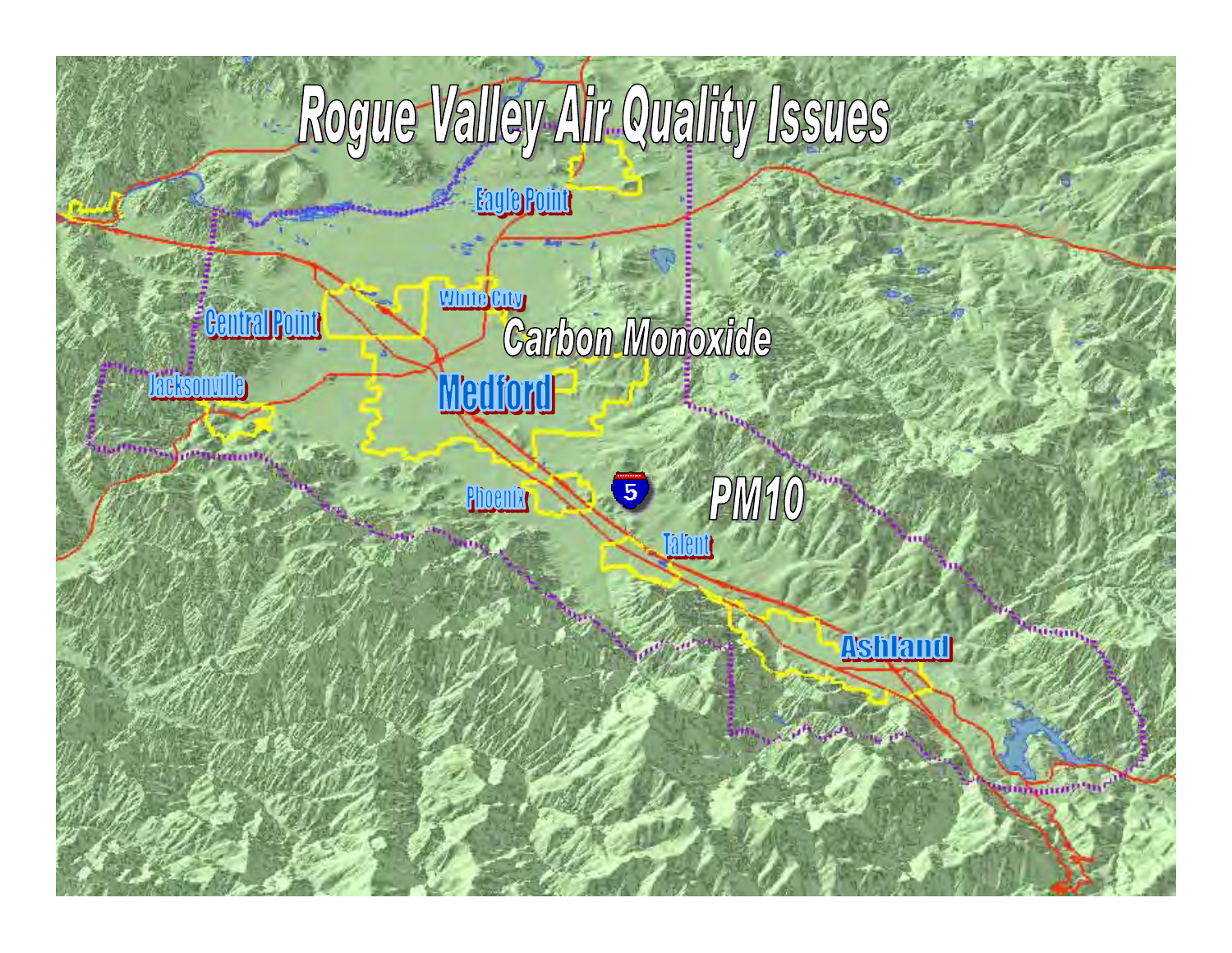# **How Project Got Started**

- PM-10 SIP Development
- ODEQ presentation in 2004 to *Medford-Ashland Air Quality Advisory Committee Quality Advisory Committee*



- Member expressed Interest (owner of Rogue Disposal)
- DEQ submitted CMAQ project application on behalf of Rogue Disposal to RVMPO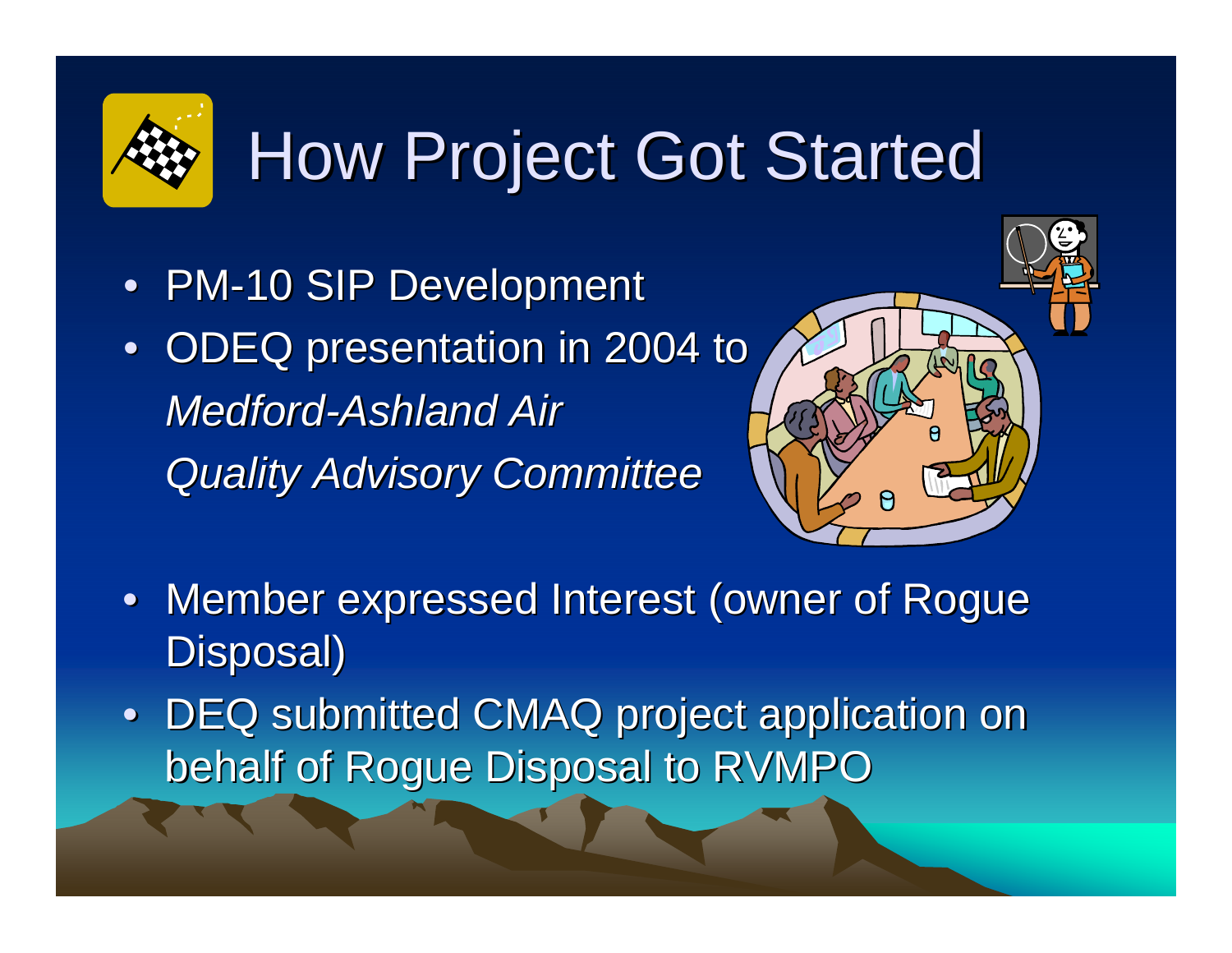## The "Three A's" of the Rogue Disposal Diesel Retrofit Project

•*Approvals*

•*Agreements*

•*Administration*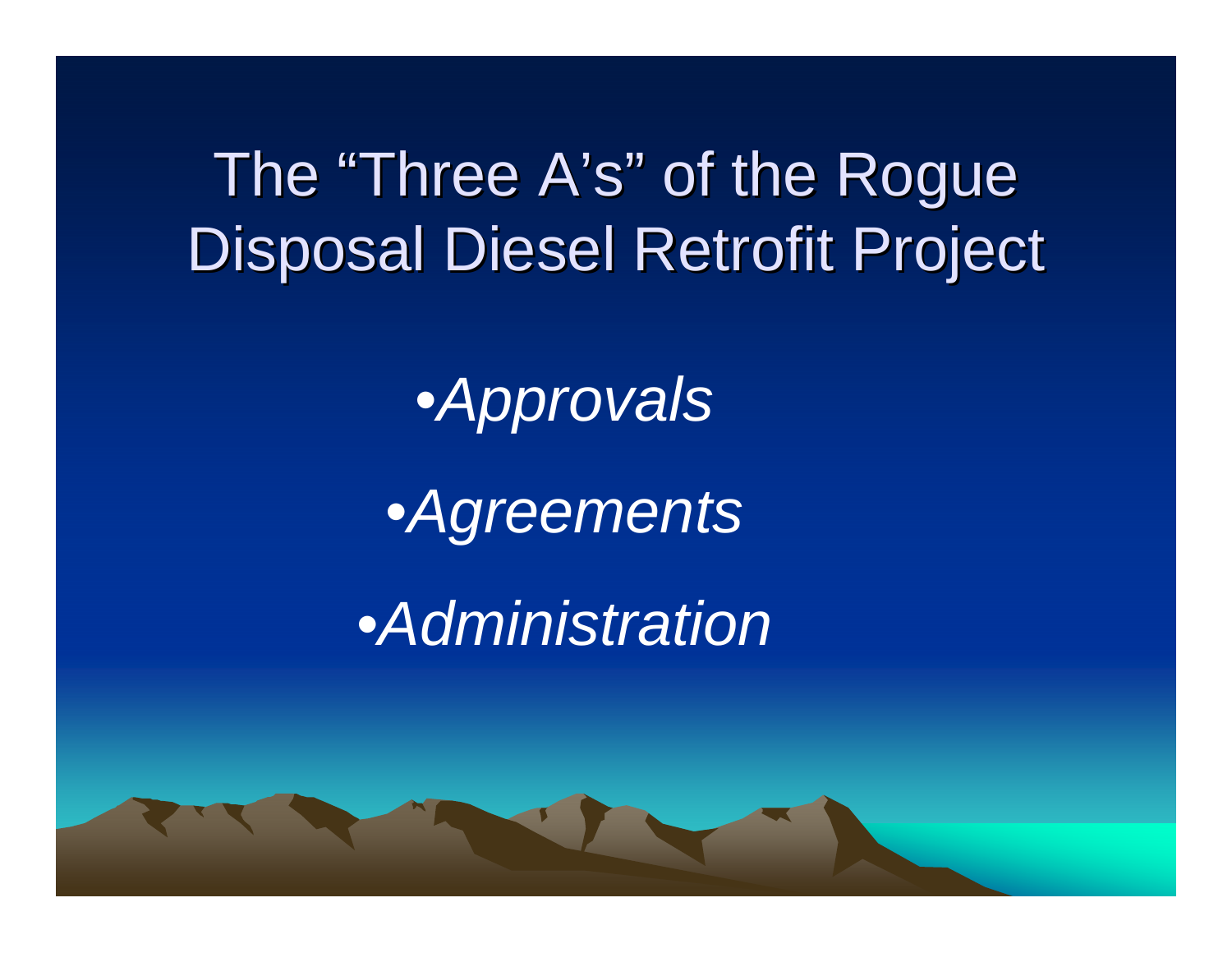## "Approvals"

#### RVMPO TAC debated merits of project proposal

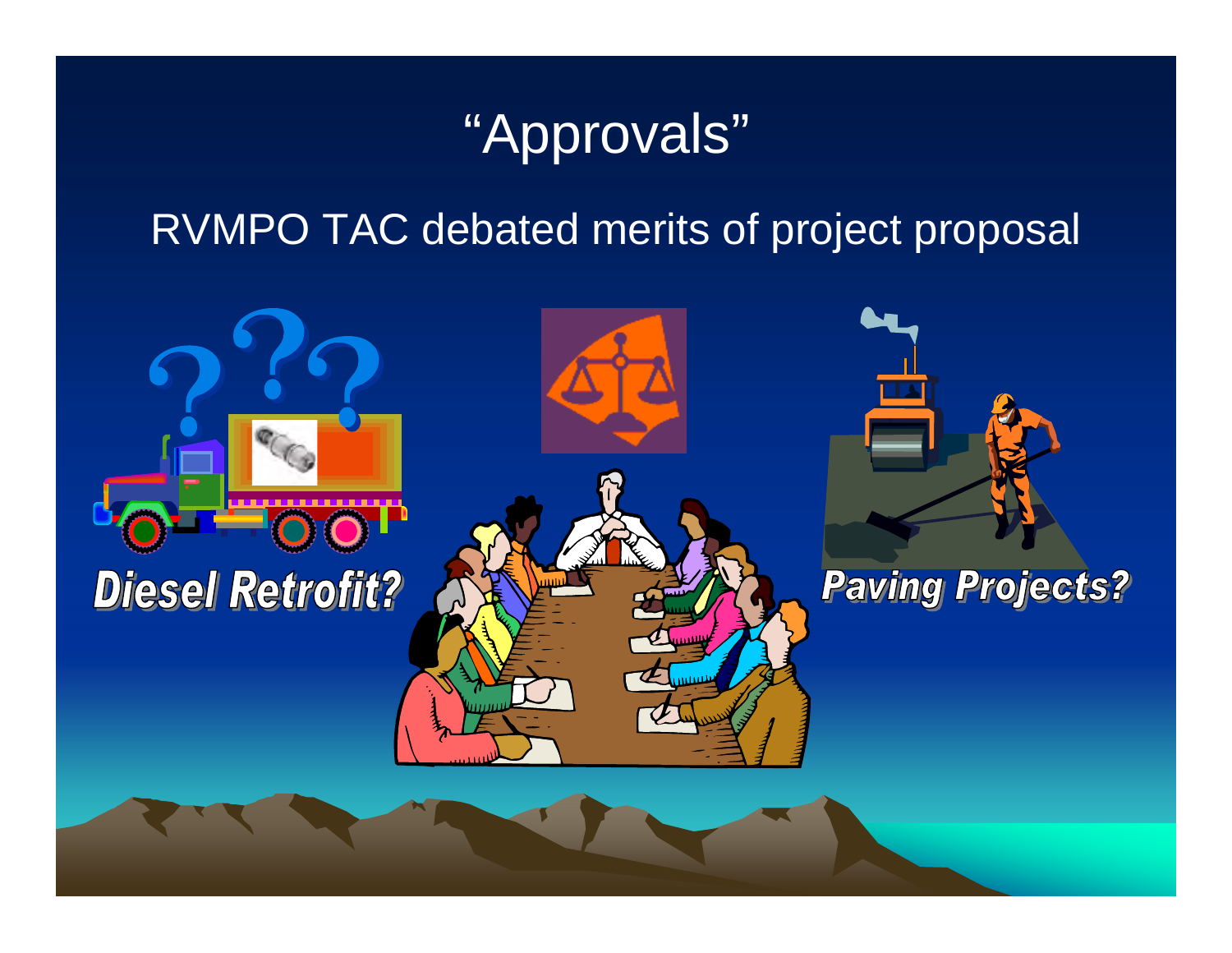#### TAC Ultimately approved project for \$50,000 in CMAQ Funding citing the "*cost effectiveness*."

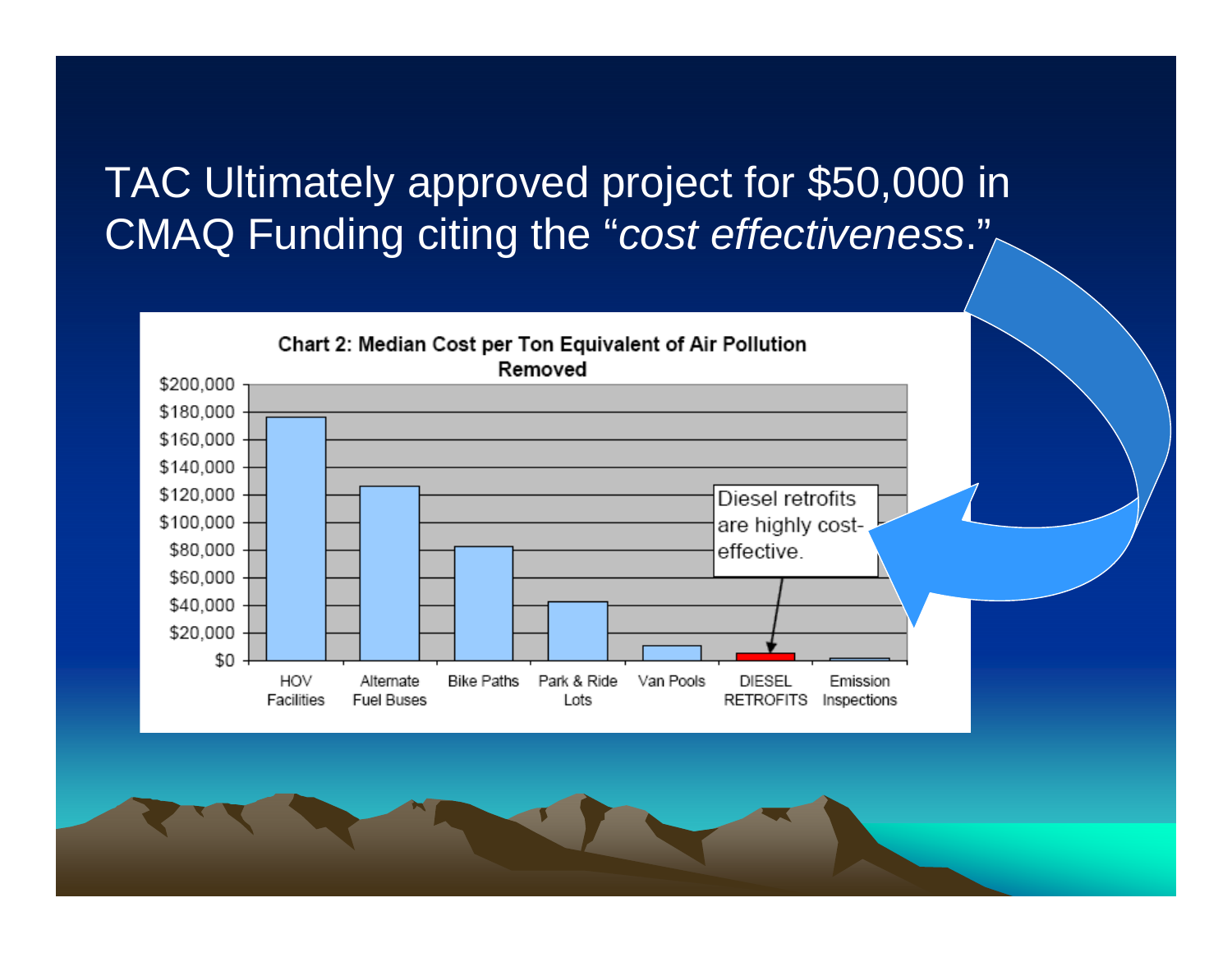### "Agreements"



#### •RVCOG – ODOT Agreement

•RVCOG - Rogue Disposal Agreement

#### •Request for Proposals

**Request for Proposal** 

#### **Rogue Disposal & Recycling, Inc. Diesel Truck Retrofit Project**

#### **Section I. INTRODUCTION**

Rogue Disposal & Recycling, Inc. (RDR) requests proposals for the following purpose according to the terms and conditions attached. In this RFP, the terms "Bidder" and "Vendor" are used interchangeably.

**PURPOSE:** To solicit proposals to provide equipment and services for RDR Diesel Retrofit. The project involves retrofitting existing diesel engine trucks with emission control equipment to reduce particulate matter emissions as described in detail below.

| <b>GRANT AGREEMENT</b>                                                                                                                                                |                                                                                                                               |                                                                                                                                                                        |
|-----------------------------------------------------------------------------------------------------------------------------------------------------------------------|-------------------------------------------------------------------------------------------------------------------------------|------------------------------------------------------------------------------------------------------------------------------------------------------------------------|
| <b>ODOT Grant Name/Number: 21291</b>                                                                                                                                  |                                                                                                                               | <b>RVCOG Agreement No. XXX</b>                                                                                                                                         |
| This Agreement is between Roque Valley Council of Governments, hereafter called RVCOG, and Roque<br>Disposal and Recycling, Incorporated, hereafter called Recipient. |                                                                                                                               |                                                                                                                                                                        |
|                                                                                                                                                                       | <b>Recipient Data:</b>                                                                                                        | <b>RVCOG Data</b>                                                                                                                                                      |
| Project officer<br>Title:<br>Organization:<br>Address:<br>Phone:                                                                                                      | Don Cordell<br><b>Manager</b><br>Roque Disposal and Recycling<br>P.O. Box 3187<br>Central Point, Oregon 97502<br>541.494.5420 | Project officer: Dan Moore AICP<br><b>Planning Program Manager</b><br>Title:<br><b>Roque Valley Council of Governments</b><br>P.O. Box 3275<br>Central Point, OR 97502 |
| Taxpayer ID:                                                                                                                                                          |                                                                                                                               | Phone: 541.664.6676 x217<br>Fax: 541.664.7927                                                                                                                          |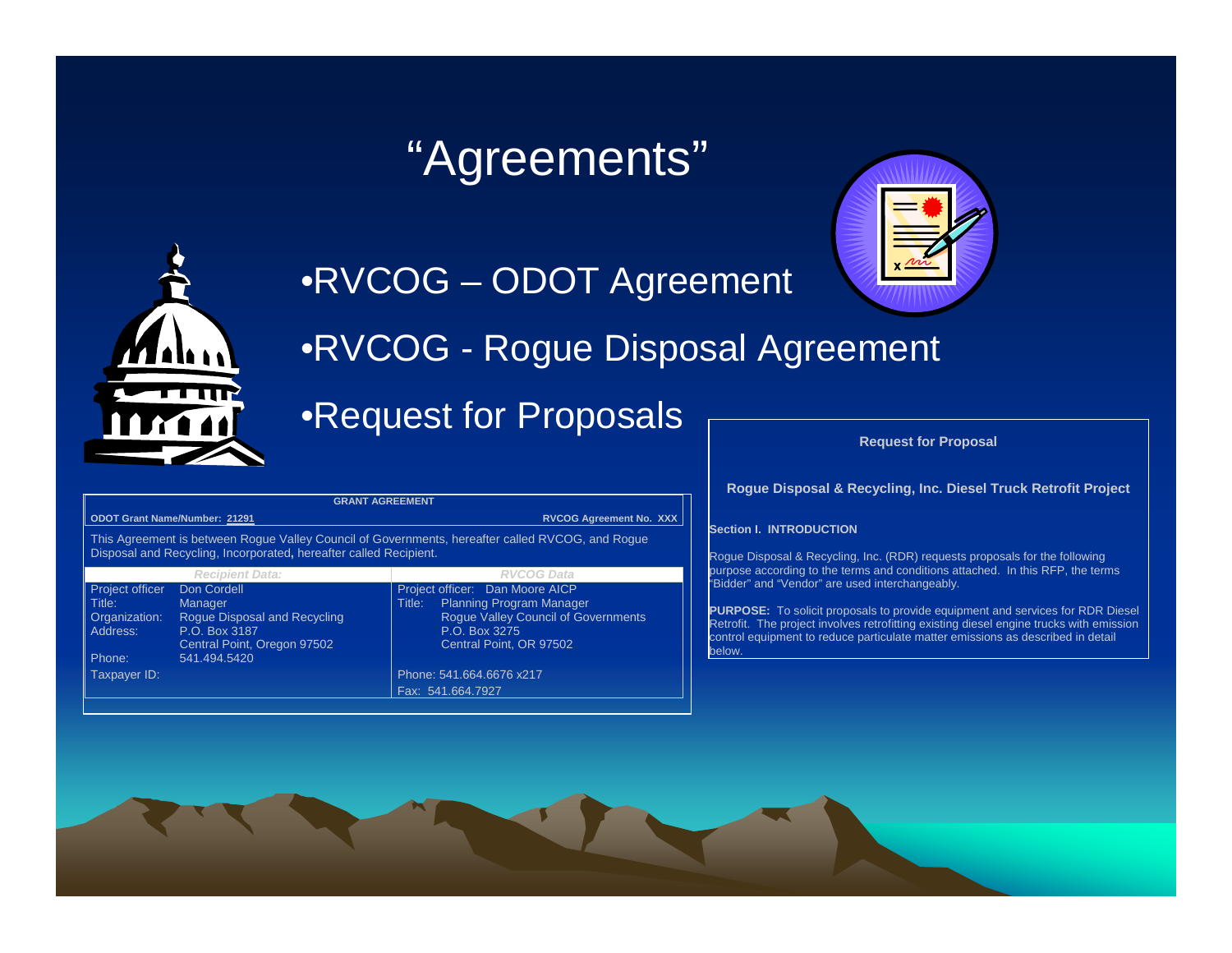

# "Administration"

- CMAQ Project solicitation, approval & notice to proceed
- TIP Amendment
- Agreements: MPO/DOT; MPO/Business
- Request for Proposals (RFP)
- Invoicing Match requirement
- Monitoring (diesel equipment owner)
- Reporting: MPO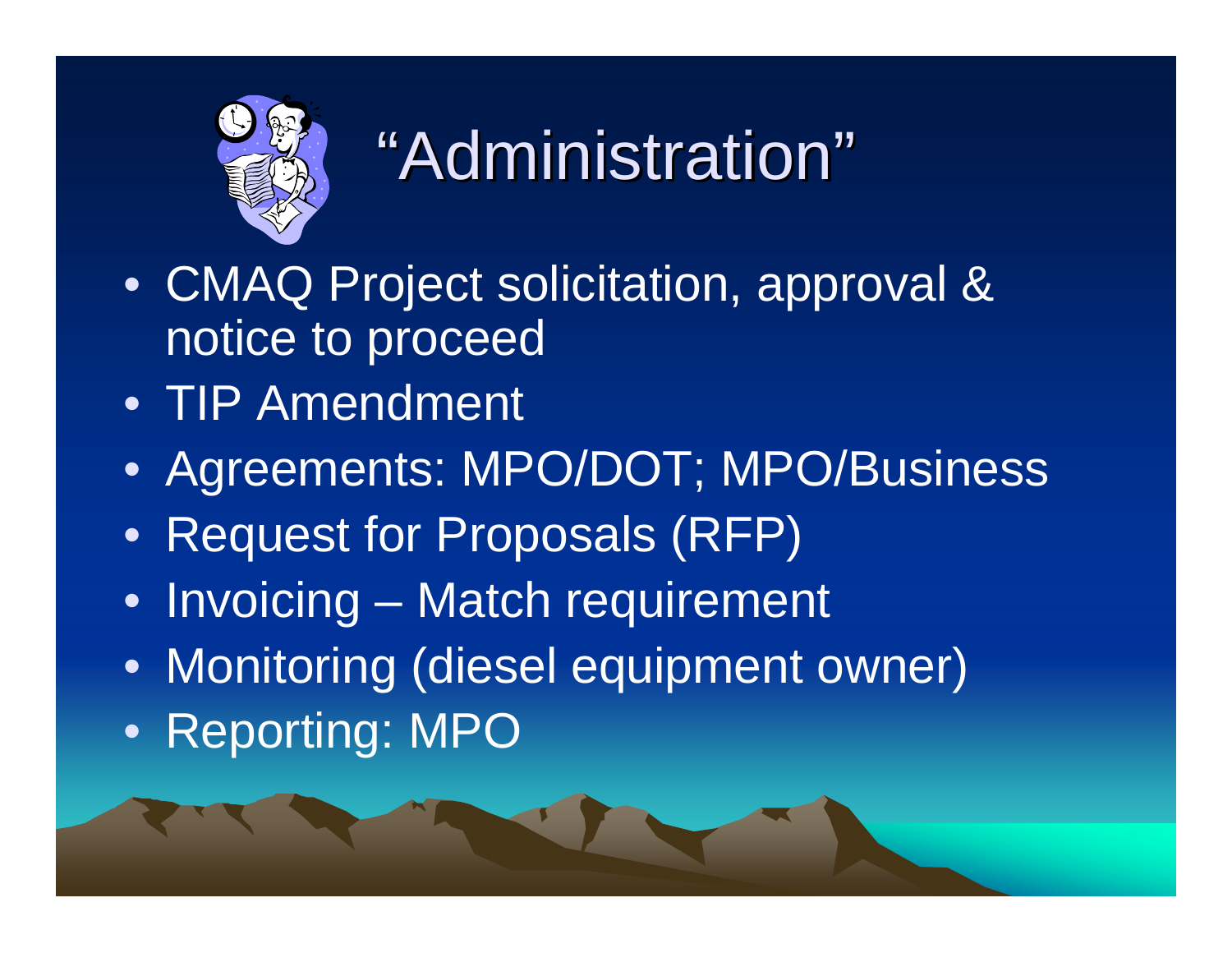# Challenges

- Funding a "non-traditional" project
- Private sector match requirement 20% to 50%
- Timeframe for developing agreements
- $\bullet$ Agreement conditions
- $\bullet$ Customer satisfaction
- Administration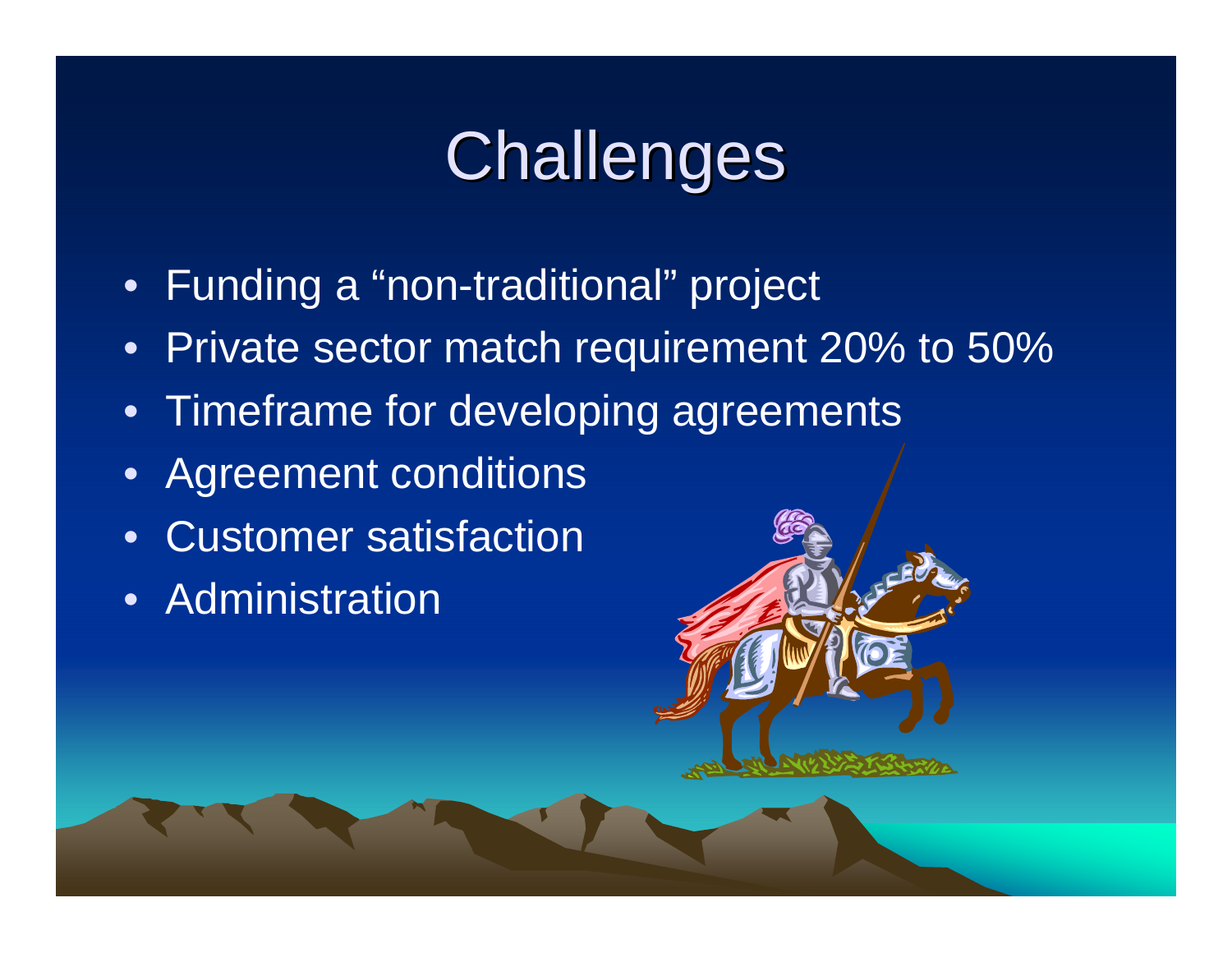# Suggestions



- Educate MPO Technical Advisory Committee beforehand
- Develop diesel retrofit project solicitation process
- $\bullet$ Obtain boilerplate agreements in advance
- •Inform private sector of the process - timeframes
- •Dedicate staff time to project
- •Budget for administrative costs
- •Have Fun!